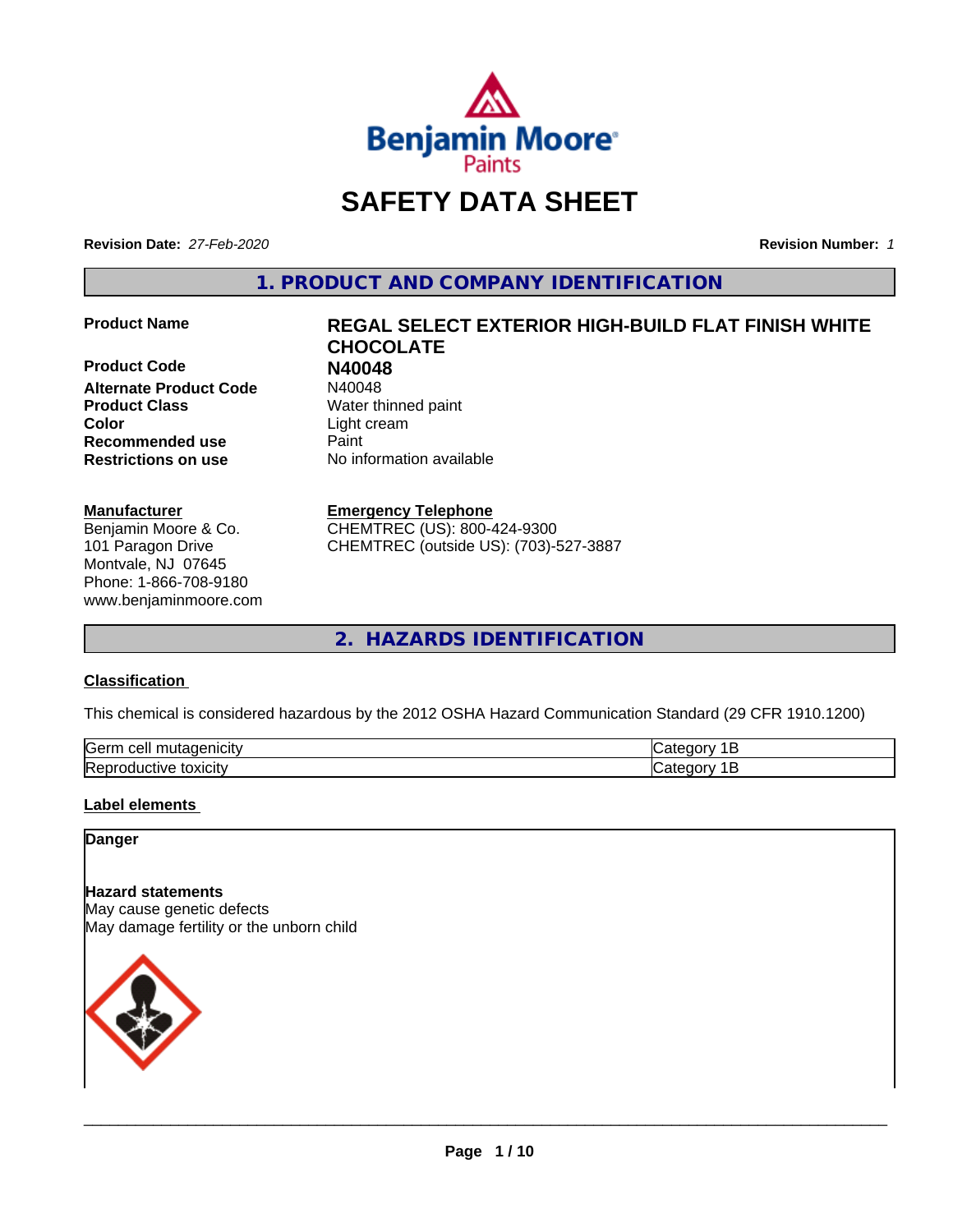**Appearance** liquid **Odor 11** Odor little or no odor

#### **Precautionary Statements - Prevention**

Obtain special instructions before use Do not handle until all safety precautions have been read and understood Use personal protective equipment as required

#### **Precautionary Statements - Response**

IF exposed or concerned: Get medical advice/attention

#### **Precautionary Statements - Storage**

Store locked up

#### **Precautionary Statements - Disposal**

Dispose of contents/container to an approved waste disposal plant

#### **Hazards not otherwise classified (HNOC)**

Not applicable

#### **Other information**

No information available

### **3. COMPOSITION INFORMATION ON COMPONENTS**

| <b>Chemical name</b>                         | <b>CAS No.</b> | Weight-%    |
|----------------------------------------------|----------------|-------------|
| Titanium dioxide                             | 13463-67-7     | $20 - 25$   |
| Nepheline syenite                            | 37244-96-5     | $10 - 15$   |
| Diatomaceous earth                           | 61790-53-2     | ' - 5       |
| Kaolin, calcined                             | 92704-41-1     | - 5         |
| Kaolin                                       | 1332-58-7      | 1 - 5       |
| Silica amorphous                             | 7631-86-9      | $-5$        |
| Carbamic acid, 1H-benzimidazol-2-yl-, methyl | 10605-21-7     | $0.1 - 0.5$ |
| ester                                        |                |             |
| Sodium C14-C16 olefin sulfonate              | 68439-57-6     | $0.1 - 0.5$ |

|                       | 4. FIRST AID MEASURES                                                                                    |
|-----------------------|----------------------------------------------------------------------------------------------------------|
| <b>General Advice</b> | If symptoms persist, call a physician. Show this safety data sheet to the doctor in<br>attendance.       |
| <b>Eye Contact</b>    | Rinse thoroughly with plenty of water for at least 15 minutes and consult a<br>physician.                |
| <b>Skin Contact</b>   | Wash off immediately with soap and plenty of water while removing all<br>contaminated clothes and shoes. |
| <b>Inhalation</b>     | Move to fresh air. If symptoms persist, call a physician.                                                |
| Ingestion             | Clean mouth with water and afterwards drink plenty of water. Consult a physician<br>if necessary.        |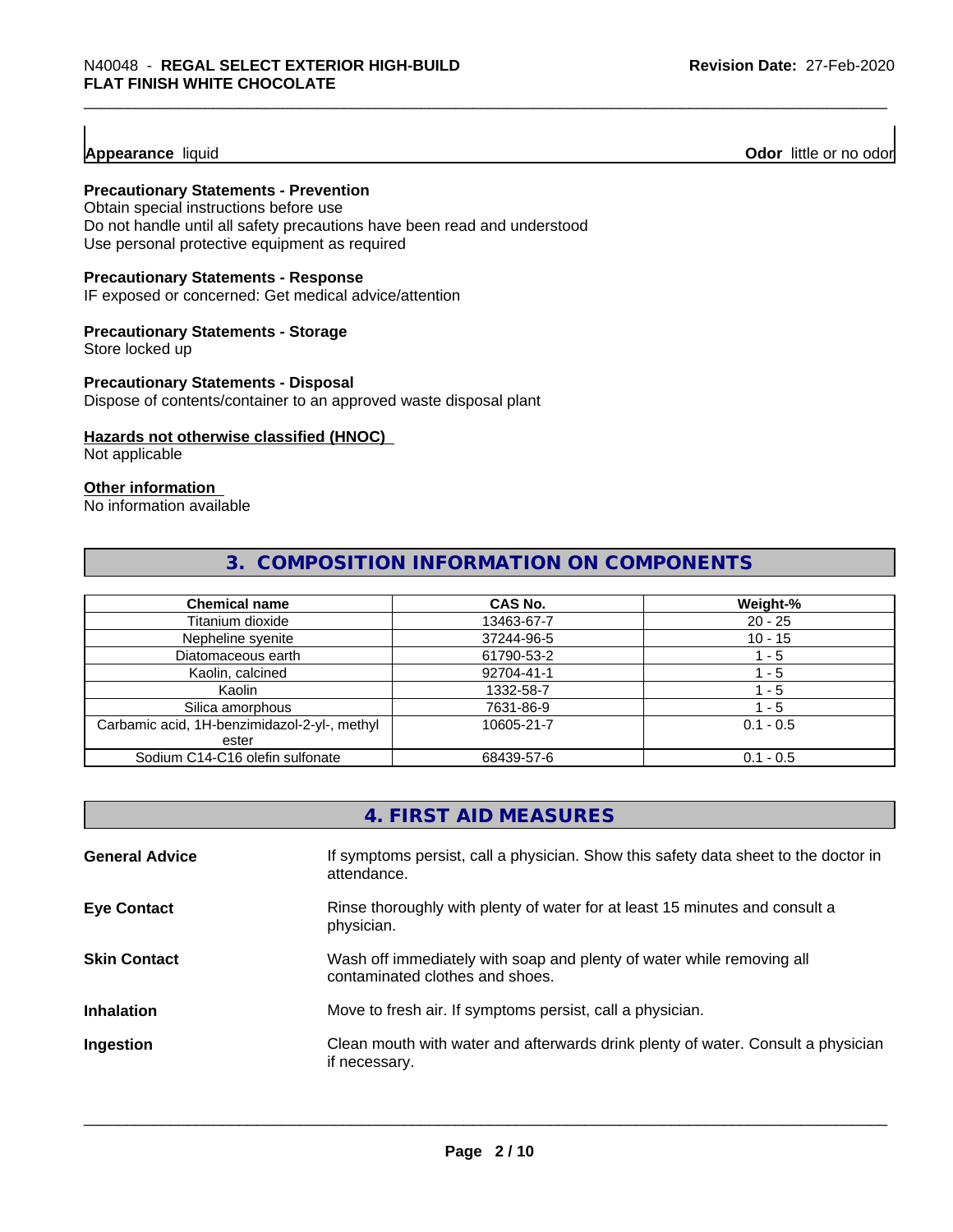| <b>Most Important</b><br><b>Symptoms/Effects</b>                                                  | None known.            |                                                                                                                                              |                                                                                                            |
|---------------------------------------------------------------------------------------------------|------------------------|----------------------------------------------------------------------------------------------------------------------------------------------|------------------------------------------------------------------------------------------------------------|
| <b>Notes To Physician</b>                                                                         | Treat symptomatically. |                                                                                                                                              |                                                                                                            |
|                                                                                                   |                        | 5. FIRE-FIGHTING MEASURES                                                                                                                    |                                                                                                            |
| <b>Suitable Extinguishing Media</b>                                                               |                        |                                                                                                                                              | Use extinguishing measures that are appropriate to local<br>circumstances and the surrounding environment. |
| Protective equipment and precautions for firefighters                                             |                        | As in any fire, wear self-contained breathing apparatus<br>pressure-demand, MSHA/NIOSH (approved or equivalent)<br>and full protective gear. |                                                                                                            |
| <b>Specific Hazards Arising From The Chemical</b>                                                 |                        | Closed containers may rupture if exposed to fire or<br>extreme heat.                                                                         |                                                                                                            |
| <b>Sensitivity to mechanical impact</b>                                                           |                        | <b>No</b>                                                                                                                                    |                                                                                                            |
| Sensitivity to static discharge                                                                   |                        | No                                                                                                                                           |                                                                                                            |
| <b>Flash Point Data</b><br>Flash point (°F)<br>Flash Point (°C)<br><b>Method</b>                  |                        | Not applicable<br>Not applicable<br>Not applicable                                                                                           |                                                                                                            |
| <b>Flammability Limits In Air</b>                                                                 |                        |                                                                                                                                              |                                                                                                            |
| Lower flammability limit:<br><b>Upper flammability limit:</b>                                     |                        | Not applicable<br>Not applicable                                                                                                             |                                                                                                            |
| <b>NFPA</b><br>Health: 2                                                                          | Flammability: 0        | Instability: 0                                                                                                                               | <b>Special: Not Applicable</b>                                                                             |
| <b>NFPA Legend</b><br>0 - Not Hazardous<br>1 - Slightly<br>2 - Moderate<br>3 - High<br>4 - Severe |                        |                                                                                                                                              |                                                                                                            |

*The ratings assigned are only suggested ratings, the contractor/employer has ultimate responsibilities for NFPA ratings where this system is used.*

*Additional information regarding the NFPA rating system is available from the National Fire Protection Agency (NFPA) at www.nfpa.org.*

### **6. ACCIDENTAL RELEASE MEASURES**

| <b>Personal Precautions</b>      | Avoid contact with skin, eyes and clothing. Ensure adequate ventilation. |
|----------------------------------|--------------------------------------------------------------------------|
| <b>Other Information</b>         | Prevent further leakage or spillage if safe to do so.                    |
| <b>Environmental precautions</b> | See Section 12 for additional Ecological Information.                    |
| <b>Methods for Cleaning Up</b>   | Soak up with inert absorbent material. Sweep up and shovel into suitable |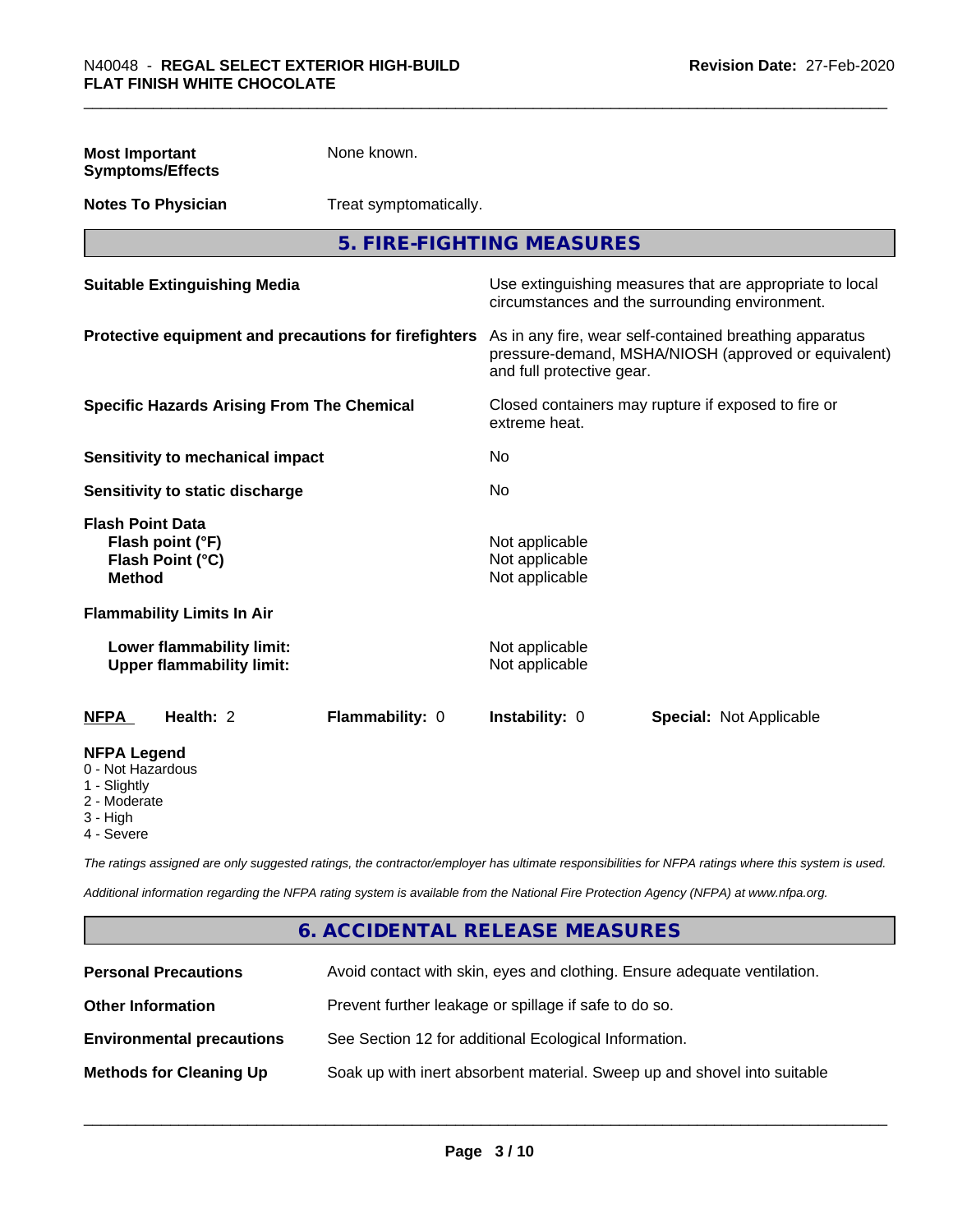containers for disposal.

|                               | 7. HANDLING AND STORAGE                                                                                                                                                          |
|-------------------------------|----------------------------------------------------------------------------------------------------------------------------------------------------------------------------------|
| <b>Handling</b>               | Avoid contact with skin, eyes and clothing. Avoid breathing vapors, spray mists or<br>sanding dust. In case of insufficient ventilation, wear suitable respiratory<br>equipment. |
| <b>Storage</b>                | Keep container tightly closed. Keep out of the reach of children.                                                                                                                |
| <b>Incompatible Materials</b> | No information available                                                                                                                                                         |
|                               |                                                                                                                                                                                  |

### **8. EXPOSURE CONTROLS/PERSONAL PROTECTION**

#### **Exposure Limits**

| <b>Chemical name</b> | <b>ACGIH TLV</b>                           | <b>OSHA PEL</b>            |
|----------------------|--------------------------------------------|----------------------------|
| Titanium dioxide     | TWA: $10 \text{ mg/m}^3$                   | 15 mg/m $3$ - TWA          |
| Diatomaceous earth   | N/E                                        |                            |
|                      |                                            | 20 mppcf - TWA             |
| Kaolin               | TWA: 2 $mg/m3$ particulate matter          | 15 mg/m <sup>3</sup> - TWA |
|                      | containing no asbestos and <1%             | $5 \text{ mg/m}^3$ - TWA   |
|                      | crystalline silica, respirable particulate |                            |
|                      | matter                                     |                            |
| Silica amorphous     | N/E                                        | 20 mppcf - TWA             |
|                      |                                            |                            |

#### **Legend**

ACGIH - American Conference of Governmental Industrial Hygienists Exposure Limits OSHA - Occupational Safety & Health Administration Exposure Limits N/E - Not Established

| <b>Engineering Measures</b> | Ensure adequate ventilation, especially in confined areas. |  |  |  |
|-----------------------------|------------------------------------------------------------|--|--|--|
|                             |                                                            |  |  |  |

| <b>Personal Protective Equipment</b> |                            |
|--------------------------------------|----------------------------|
| EuelEase Dratestian                  | $Cof$ <sub>atu</sub> alooo |

| <b>Eye/Face Protection</b>    | Safety glasses with side-shields.                                                                                                                                                                           |
|-------------------------------|-------------------------------------------------------------------------------------------------------------------------------------------------------------------------------------------------------------|
| <b>Skin Protection</b>        | Protective gloves and impervious clothing.                                                                                                                                                                  |
| <b>Respiratory Protection</b> | Use only with adequate ventilation. In operations where exposure limits are                                                                                                                                 |
|                               | exceeded, use a NIOSH approved respirator that has been selected by a                                                                                                                                       |
|                               | technically qualified person for the specific work conditions. When spraying the<br>product or applying in confined areas, wear a NIOSH approved respirator<br>specified for paint spray or organic vapors. |
| <b>Hygiene Measures</b>       | Avoid contact with skin, eyes and clothing. Remove and wash contaminated                                                                                                                                    |
|                               | clothing before re-use. Wash thoroughly after handling.                                                                                                                                                     |

# **9. PHYSICAL AND CHEMICAL PROPERTIES**

**Appearance** liquid **Odor** little or no odor **Density (lbs/gal)** 12.2 - 12.6<br>**Specific Gravity** 1.46 - 1.50 **Specific Gravity** 

**Odor Threshold** No information available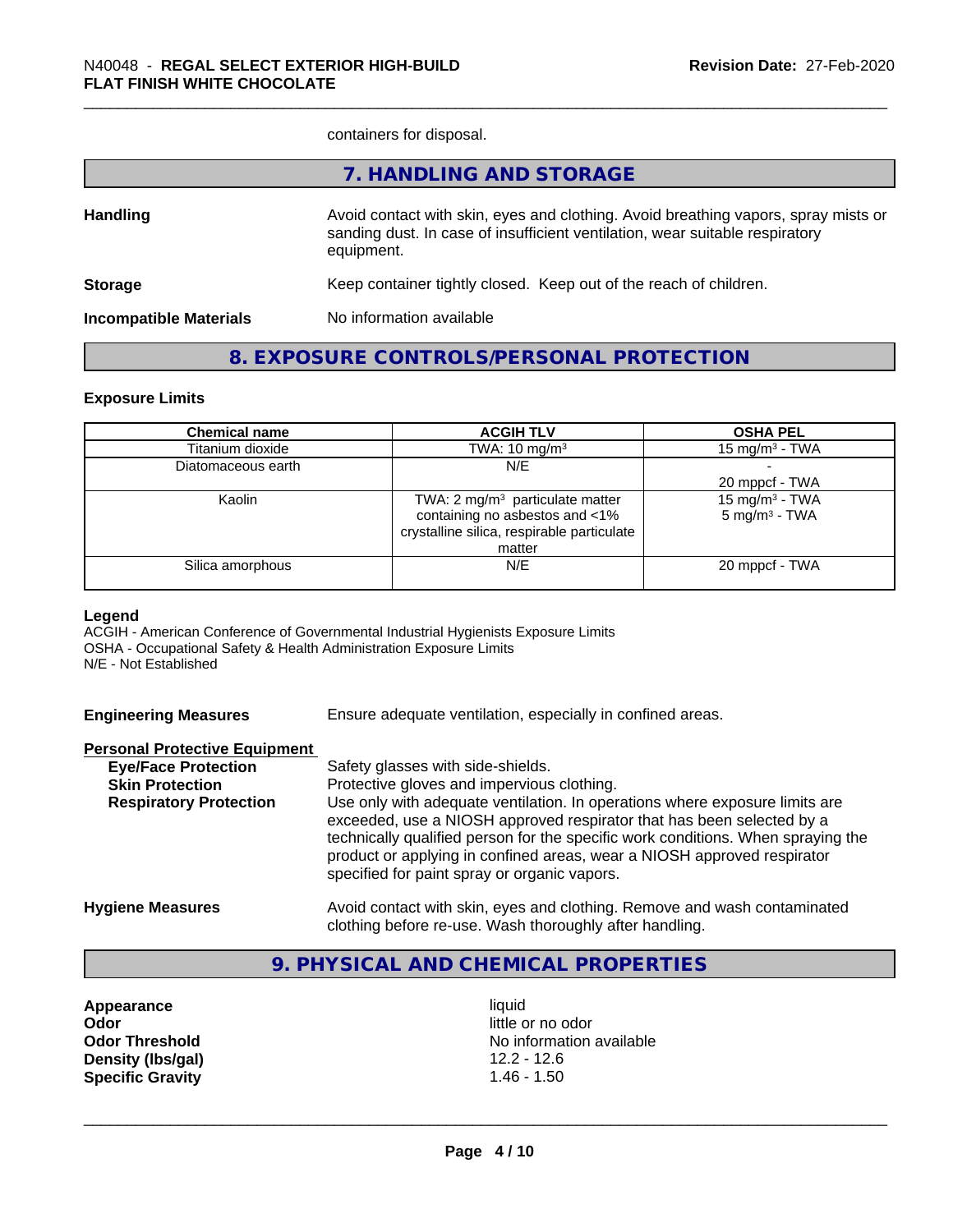**Viscosity (cps)** <br> **Viscosity (cps)** No information available<br>
No information available<br>
No information available **Water solubility Water solubility Water solubility Water solubility Water solubility Water solution Evaporation Rate No information available No information available Vapor pressure** No information available **Vapor density No information available No information available Wt. % Solids** 60 - 70<br> **Vol. % Solids** 60 - 70<br> **Vol. % Solids** 40 - 50 **Vol. % Solids Wt.** % Volatiles 30 - 40 **Vol. % Volatiles** 50 - 60 **VOC Regulatory Limit (g/L)** < 50 **Boiling Point (°F)** 212 **Boiling Point (°C) Freezing point (°F)** 32 **Freezing Point (°C)** 0 **Flash point (°F)** Not applicable **Flash Point (°C)** Not applicable **Method**<br> **Flammability (solid, gas)**<br> **Example 2018** Not applicable **Flammability** (solid, gas) **Upper flammability limit:** Not applicable **Lower flammability limit:** Not applicable **Autoignition Temperature (°F)** No information available **Autoignition Temperature (°C)** No information available **Decomposition Temperature (°F)** No information available **Decomposition Temperature (°C)** No information available **Partition coefficient** No information available

**pH**<br>
Viscosity (cps) The Contract Contract Contract Contract Contract Contract Contract Contract Contract Contract Co<br>
No information available **Solubility(ies)** No information available

#### **10. STABILITY AND REACTIVITY**

| <b>Reactivity</b>                         | Not Applicable                           |
|-------------------------------------------|------------------------------------------|
| <b>Chemical Stability</b>                 | Stable under normal conditions.          |
| <b>Conditions to avoid</b>                | Prevent from freezing.                   |
| <b>Incompatible Materials</b>             | No materials to be especially mentioned. |
| <b>Hazardous Decomposition Products</b>   | None under normal use.                   |
| <b>Possibility of hazardous reactions</b> | None under normal conditions of use.     |

### **11. TOXICOLOGICAL INFORMATION**

#### **Product Information**

**Information on likely routes of exposure**

**Principal Routes of Exposure** Eye contact, skin contact and inhalation.

**Acute Toxicity**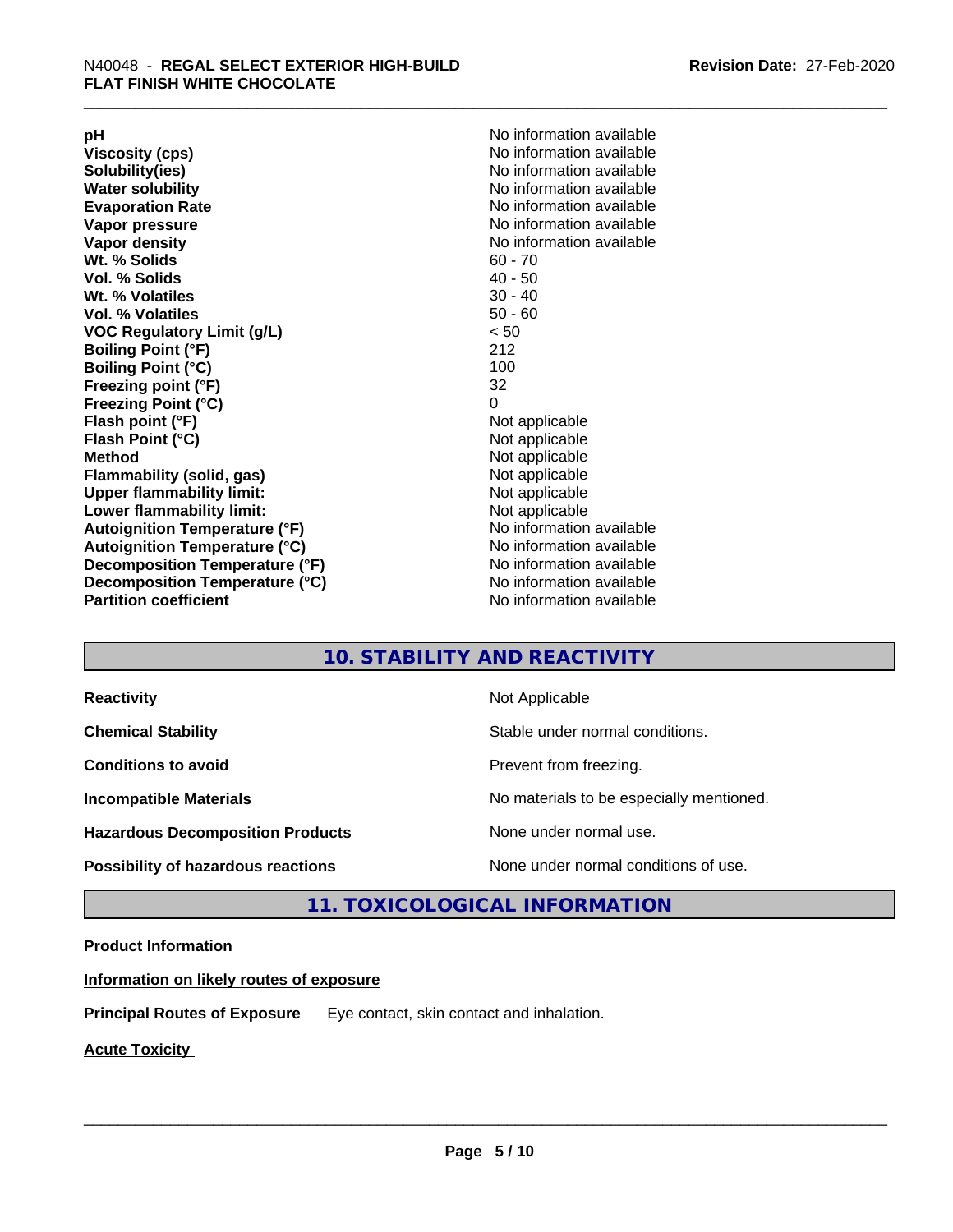**Product Information** No information available

#### **Symptoms related to the physical,chemical and toxicological characteristics**

**Symptoms** No information available

#### **Delayed and immediate effects as well as chronic effects from short and long-term exposure**

| Eye contact                     | May cause slight irritation.                                                      |
|---------------------------------|-----------------------------------------------------------------------------------|
| <b>Skin contact</b>             | Substance may cause slight skin irritation. Prolonged or repeated contact may dry |
|                                 | skin and cause irritation.                                                        |
| <b>Inhalation</b>               | May cause irritation of respiratory tract.                                        |
| Ingestion                       | Ingestion may cause gastrointestinal irritation, nausea, vomiting and diarrhea.   |
| <b>Sensitization</b>            | No information available                                                          |
| <b>Neurological Effects</b>     | No information available.                                                         |
| <b>Mutagenic Effects</b>        | Suspected of causing genetic defects.                                             |
| <b>Reproductive Effects</b>     | May damage fertility or the unborn child.                                         |
| <b>Developmental Effects</b>    | No information available.                                                         |
| Target organ effects            | No information available.                                                         |
| <b>STOT - single exposure</b>   | No information available.                                                         |
| <b>STOT - repeated exposure</b> | No information available.                                                         |
| Other adverse effects           | No information available.                                                         |
| <b>Aspiration Hazard</b>        | No information available                                                          |

#### **Numerical measures of toxicity**

#### **The following values are calculated based on chapter 3.1 of the GHS document**

**ATEmix (oral)** 23541 mg/kg

#### **Component Information**

| Chemical name                                                       | Oral LD50                                    | Dermal LD50                                                                        | <b>Inhalation LC50</b> |
|---------------------------------------------------------------------|----------------------------------------------|------------------------------------------------------------------------------------|------------------------|
| Titanium dioxide<br>13463-67-7                                      | $> 10000$ mg/kg (Rat)                        |                                                                                    |                        |
| Kaolin, calcined<br>92704-41-1                                      | $>$ 2000 mg/kg (Rat)                         |                                                                                    |                        |
| Kaolin<br>1332-58-7                                                 | $>$ 5000 mg/kg (Rat)                         | $>$ 5000 mg/kg (Rat)                                                               |                        |
| Silica amorphous<br>7631-86-9                                       | $= 7900$ mg/kg (Rat)                         | $>$ 2000 mg/kg (Rabbit)                                                            | $> 2.2$ mg/L (Rat) 1 h |
| Carbamic acid,<br>1H-benzimidazol-2-yl-, methyl ester<br>10605-21-7 | $>$ 5050 mg/kg (Rat)<br>$= 6400$ mg/kg (Rat) | 10000 mg/kg (Rabbit) = $2$ g/kg<br>$\text{Rat}$ ) = 8500 mg/kg ( $\text{Rabbit}$ ) |                        |
| Sodium C14-C16 olefin sulfonate<br>68439-57-6                       | $= 2220$ mg/kg (Rat)                         | $> 740$ mg/kg (Rabbit)                                                             |                        |

#### **Chronic Toxicity**

#### **Carcinogenicity**

*The information below indicateswhether each agency has listed any ingredient as a carcinogen:.*

| Chemical<br>∣ name     | <b>IARC</b>              | <b>NTP</b> | OSHA        |
|------------------------|--------------------------|------------|-------------|
|                        | 2B<br>Possible<br>⊢Human |            | ∟isted<br>. |
| n dioxide<br>l itanıum | Carcinogen               |            |             |

• Although IARC has classified titanium dioxide as possibly carcinogenic to humans (2B), their summary concludes:<br> **Page 6/10**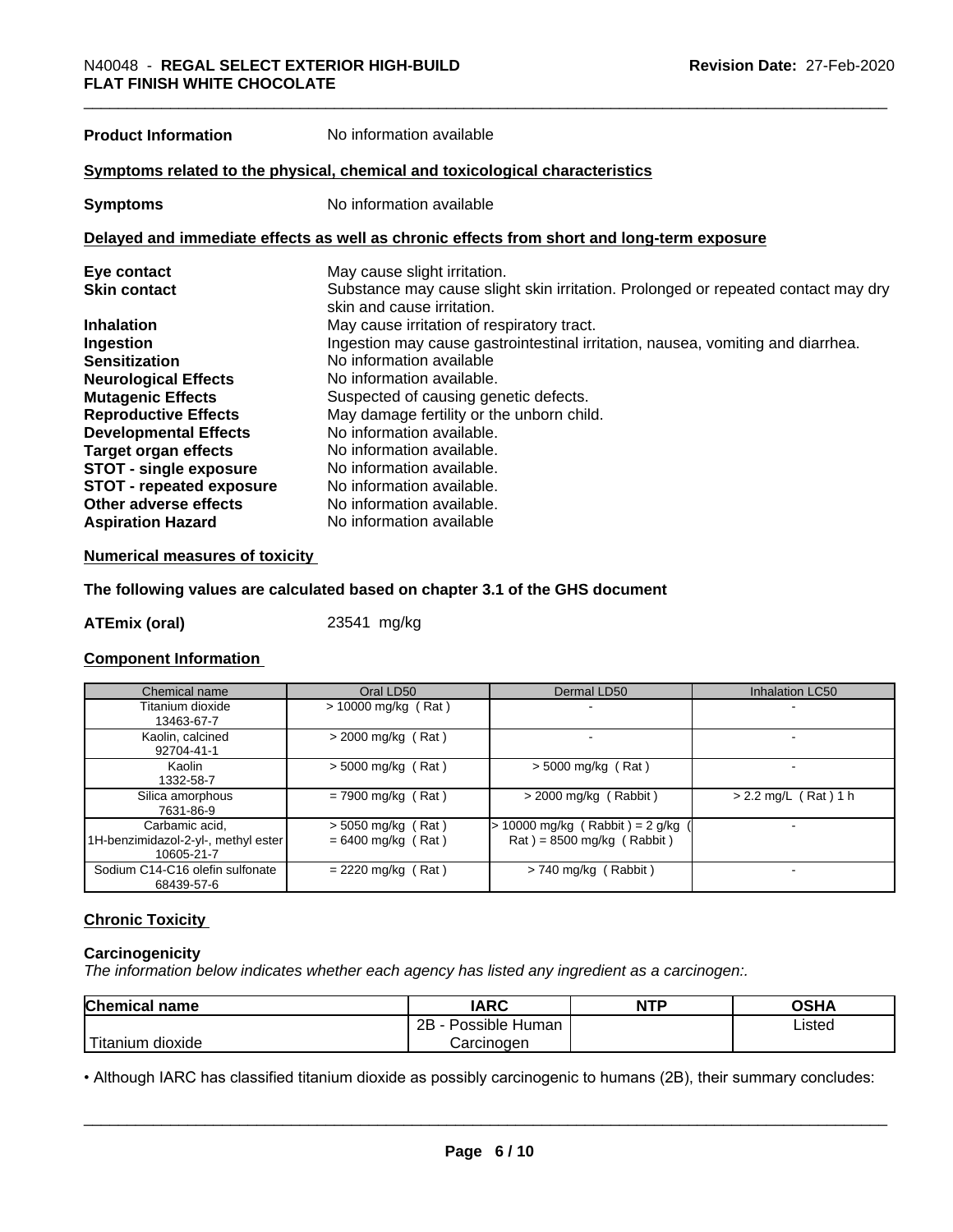"No significant exposure to titanium dioxide is thought to occur during the use of products in which titanium dioxide is bound to other materials, such as paint."

#### **Legend**

IARC - International Agency for Research on Cancer NTP - National Toxicity Program OSHA - Occupational Safety & Health Administration

**12. ECOLOGICAL INFORMATION**

#### **Ecotoxicity Effects**

The environmental impact of this product has not been fully investigated.

#### **Product Information**

#### **Acute Toxicity to Fish**

No information available

#### **Acute Toxicity to Aquatic Invertebrates**

No information available

#### **Acute Toxicity to Aquatic Plants**

No information available

#### **Persistence / Degradability**

No information available.

#### **Bioaccumulation**

No information available.

#### **Mobility in Environmental Media**

No information available.

#### **Ozone**

No information available

#### **Component Information**

#### **Acute Toxicity to Fish**

Titanium dioxide  $LC50:$  > 1000 mg/L (Fathead Minnow - 96 hr.) Carbamic acid, 1H-benzimidazol-2-yl-, methyl ester LC50: 1.5 mg/L (Rainbow Trout - 96 hr.)

#### **Acute Toxicity to Aquatic Invertebrates**

Carbamic acid, 1H-benzimidazol-2-yl-, methyl ester LC50: 0.22 mg/L (water flea - 48 hr.)

#### **Acute Toxicity to Aquatic Plants**

No information available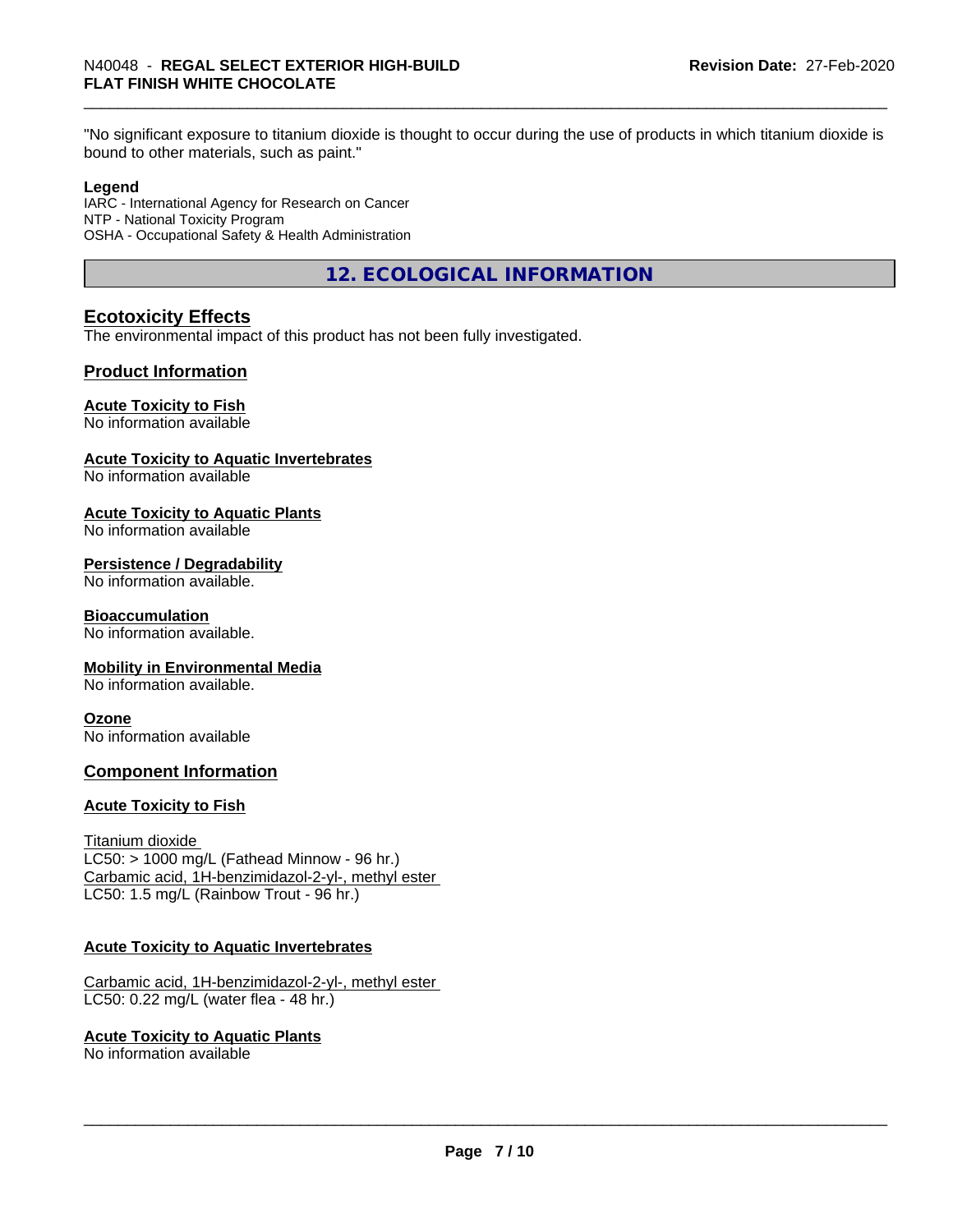|                              | 13. DISPOSAL CONSIDERATIONS                                                                                                                                                                                               |
|------------------------------|---------------------------------------------------------------------------------------------------------------------------------------------------------------------------------------------------------------------------|
| <b>Waste Disposal Method</b> | Dispose of in accordance with federal, state, and local regulations. Local<br>requirements may vary, consult your sanitation department or state-designated<br>environmental protection agency for more disposal options. |
|                              | 14. TRANSPORT INFORMATION                                                                                                                                                                                                 |
| <b>DOT</b>                   | Not regulated                                                                                                                                                                                                             |
| <b>ICAO/IATA</b>             | Not regulated                                                                                                                                                                                                             |
| <b>IMDG / IMO</b>            | Not regulated                                                                                                                                                                                                             |
|                              | <b>15. REGULATORY INFORMATION</b>                                                                                                                                                                                         |
|                              |                                                                                                                                                                                                                           |

#### **International Inventories**

| <b>TSCA: United States</b> | Yes - All components are listed or exempt. |
|----------------------------|--------------------------------------------|
| <b>DSL: Canada</b>         | Yes - All components are listed or exempt. |

#### **Federal Regulations**

#### **SARA 311/312 hazardous categorization**

| Acute health hazard               | Nο  |
|-----------------------------------|-----|
| Chronic Health Hazard             | Yes |
| Fire hazard                       | Nο  |
| Sudden release of pressure hazard | N٥  |
| Reactive Hazard                   | N٥  |

#### **SARA 313**

Section 313 of Title III of the Superfund Amendments and Reauthorization Act of 1986 (SARA). This product contains a chemical or chemicals which are subject to the reporting requirements of the Act and Title 40 of the Code of Federal Regulations, Part 372:

*None*

**Clean Air Act,Section 112 Hazardous Air Pollutants (HAPs) (see 40 CFR 61)**

This product contains the following HAPs:

*None*

#### **US State Regulations**

#### **California Proposition 65**

**A** WARNING: Cancer and Reproductive Harm– www.P65warnings.ca.gov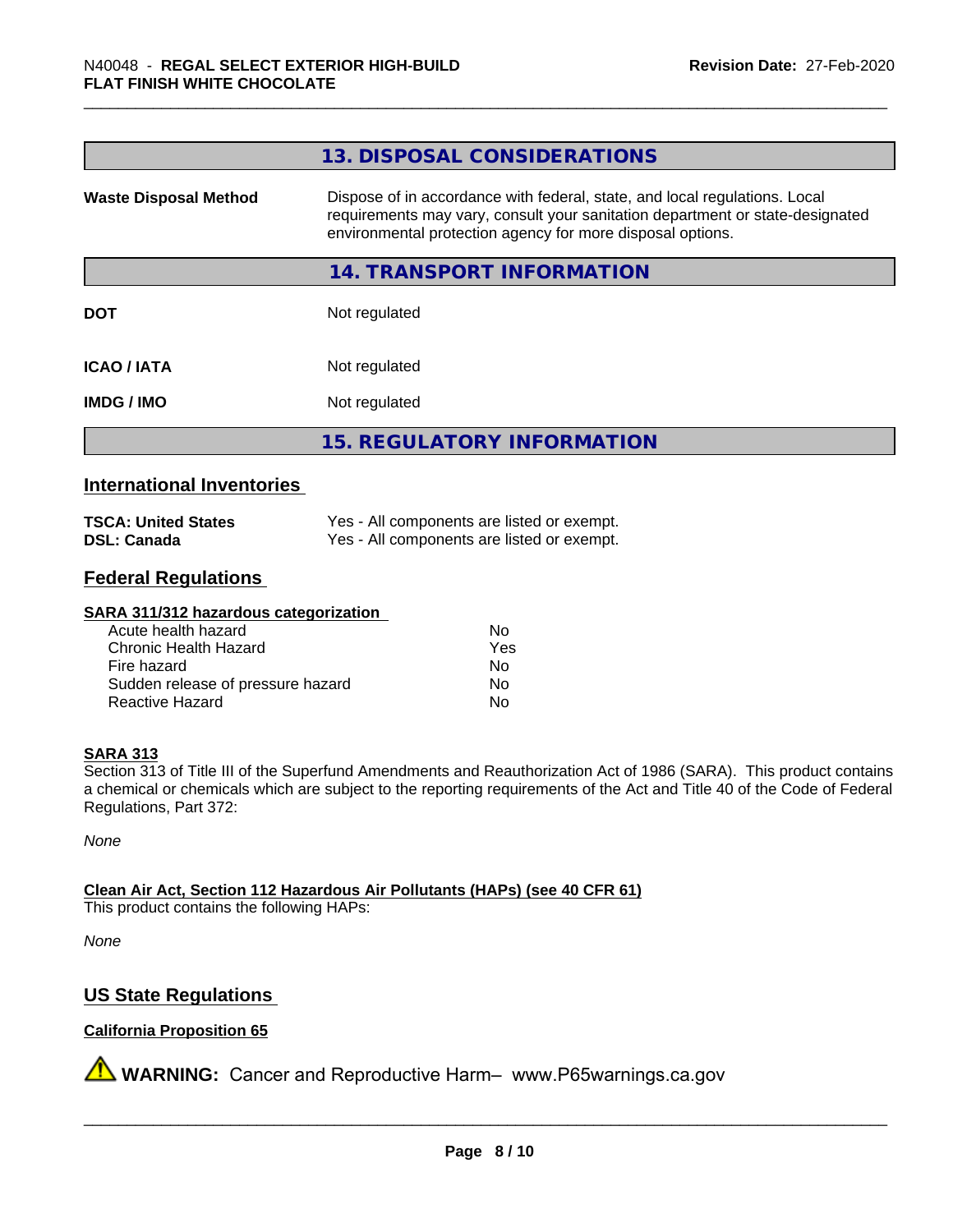#### **State Right-to-Know**

| <b>Chemical name</b>                  | <b>Massachusetts</b> | <b>New Jersey</b> | Pennsvlvania |
|---------------------------------------|----------------------|-------------------|--------------|
| Titanium dioxide                      |                      |                   |              |
| Diatomaceous earth                    |                      |                   |              |
| Kaolin                                |                      |                   |              |
| Silica amorphous                      |                      |                   |              |
| Carbamic acid, 1H-benzimidazol-2-yl-, |                      |                   |              |
| methyl ester                          |                      |                   |              |

#### **Legend**

X - Listed

### **16. OTHER INFORMATION**

**HMIS** - **Health:** 2\* **Flammability:** 0 **Reactivity:** 0 **PPE:** -

#### **HMIS Legend**

- 0 Minimal Hazard
- 1 Slight Hazard
- 2 Moderate Hazard
- 3 Serious Hazard
- 4 Severe Hazard
- \* Chronic Hazard
- X Consult your supervisor or S.O.P. for "Special" handling instructions.

*Note: The PPE rating has intentionally been left blank. Choose appropriate PPE that will protect employees from the hazards the material will present under the actual normal conditions of use.*

*Caution: HMISÒ ratings are based on a 0-4 rating scale, with 0 representing minimal hazards or risks, and 4 representing significant hazards or risks. Although HMISÒ ratings are not required on MSDSs under 29 CFR 1910.1200, the preparer, has chosen to provide them. HMISÒ ratings are to be used only in conjunction with a fully implemented HMISÒ program by workers who have received appropriate HMISÒ training. HMISÒ is a registered trade and service mark of the NPCA. HMISÒ materials may be purchased exclusively from J. J. Keller (800) 327-6868.*

 **WARNING!** If you scrape, sand, or remove old paint, you may release lead dust. LEAD IS TOXIC. EXPOSURE TO LEAD DUST CAN CAUSE SERIOUS ILLNESS, SUCH AS BRAIN DAMAGE, ESPECIALLY IN CHILDREN. PREGNANT WOMEN SHOULD ALSO AVOID EXPOSURE.Wear a NIOSH approved respirator to control lead exposure. Clean up carefully with a HEPA vacuum and a wet mop. Before you start, find out how to protect yourself and your family by contacting the National Lead Information Hotline at 1-800-424-LEAD or log on to www.epa.gov/lead.

| <b>Prepared By</b>      | <b>Product Stewardship Department</b><br>Benjamin Moore & Co.<br>101 Paragon Drive<br>Montvale, NJ 07645<br>800-225-5554 |
|-------------------------|--------------------------------------------------------------------------------------------------------------------------|
| <b>Revision Date:</b>   | 27-Feb-2020                                                                                                              |
| <b>Revision Summary</b> | Not available                                                                                                            |

Disclaimer